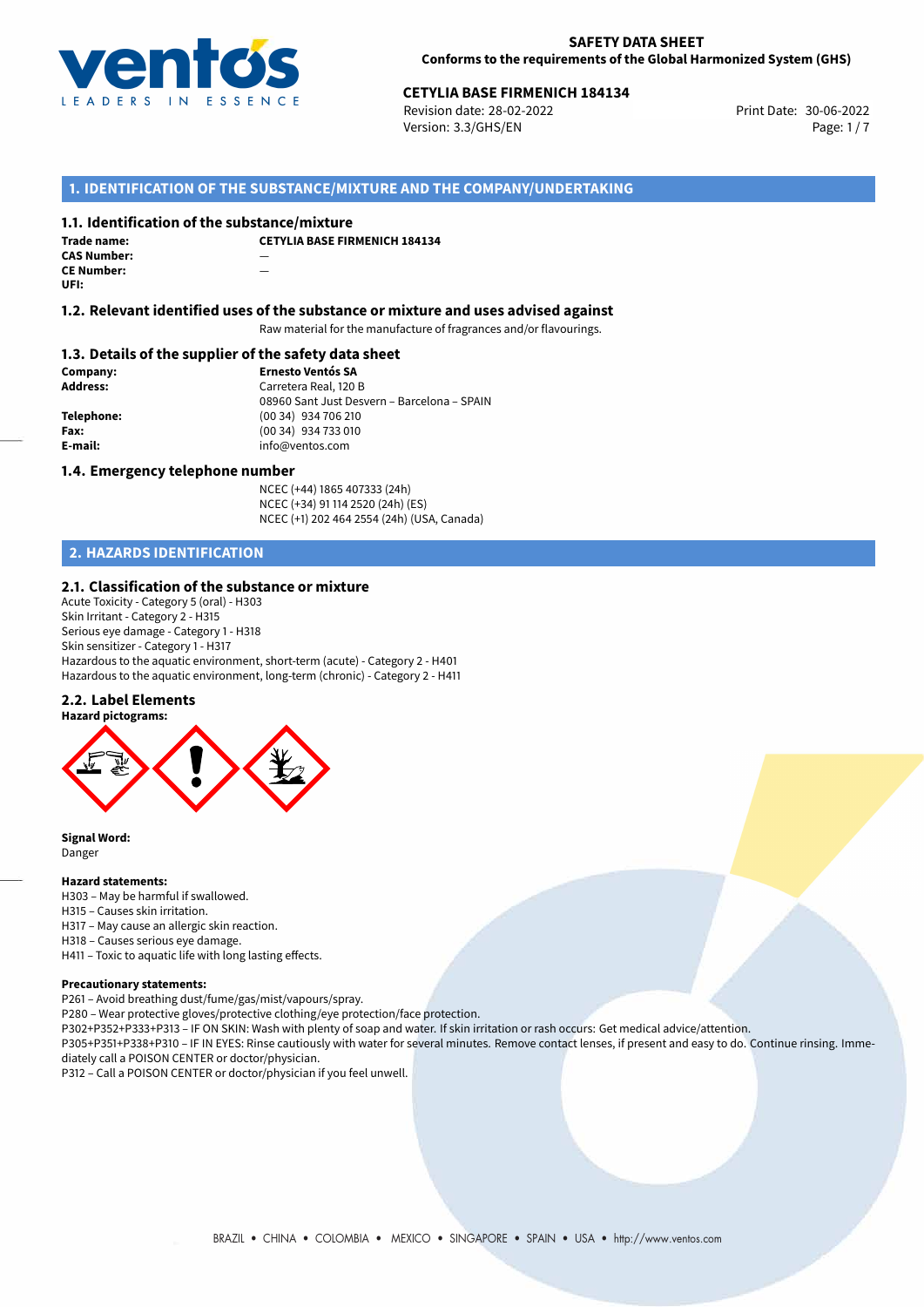

## **SAFETY DATA SHEET Conforms to the requirements of the Global Harmonized System (GHS)**

# **CETYLIA BASE FIRMENICH 184134**<br>
Revision date: 28-02-2022<br>
Print Date: 30-06-2022

Revision date: 28-02-2022 Version: 3.3/GHS/EN Page: 2 / 7

#### **Substances responsible for the health hazards:**

10-UNDECENAL ALPHA-N-AMYL CINNAMIC ALDEHYDE HEXYL CINNAMIC ALDEHYDE BENZYL CINNAMATE CINNAMIC ALCOHOL CYCLAMEN ALDEHYDE DIMETHYL BENZYL CARBINYL ACETATE CITRONELLOL HEXYL SALICYLATE ISOHEXENYL TETRAHYDRO BENZALDEHYDE LINALOOL PHENYL ACETALDEHYDE DIMETHYL ACETAL PHENYL ETHYL ALCOHOL TERPINEOL ALPHA-DAMASCONE

## **2.3. Other hazards**

No Information available

## **3. COMPOSITION/INFORMATION ON INGREDIENTS**

### **3.1. Substances**

Not applicable

#### **3.2. Mixtures**

MIXTURE OF AROMATIC SUBSTANCES

Hazardous constituents:

| <b>Chemical Name</b>                         | % (w/w)        | <b>CAS No</b><br><b>EC No</b> | <b>Classification according to GHS</b>                                                                                                                                                                                                                                                     |  |
|----------------------------------------------|----------------|-------------------------------|--------------------------------------------------------------------------------------------------------------------------------------------------------------------------------------------------------------------------------------------------------------------------------------------|--|
| <b>CITRONELLOL</b>                           | $\geq$ 10; <25 | 106-22-9<br>203-375-0         | Acute Toxicity - Category 5 (oral) - H303<br>Acute Toxicity - Category 5 (dermal) - H313<br>Skin Irritant - Category 2 - H315<br>Eye Irritant - Category 2A - H319<br>Skin sensitizer - Category 1B - H317<br>Hazardous to the aquatic environment, short-term (acute) - Category 2 - H401 |  |
| PHENYL ETHYL ALCOHOL                         | $>10$ ; $<$ 25 | $60-12-8$<br>200-456-2        | Acute Toxicity - Category 4 (oral) - H302<br>Acute Toxicity - Category 5 (dermal) - H313<br>Skin Irritant - Category 3 - H316<br>Eye Irritant - Category 2A - H319                                                                                                                         |  |
| <b>TERPINEOL</b>                             | $\geq$ 1; <10  | 8000-41-7<br>232-268-1        | Flammable Liquids - Category 4 - H227<br>Acute Toxicity - Category 5 (oral) - H303<br>Skin Irritant - Category 2 - H315<br>Eye Irritant - Category 2A - H319<br>Hazardous to the aquatic environment, short-term (acute) - Category 3 - H402                                               |  |
| <b>ISOHEXENYL TETRAHYDRO</b><br>BENZALDEHYDE | $>1$ ; $<$ 10  | 37677-14-8<br>253-617-4       | Skin Irritant - Category 2 - H315<br>Serious eye damage - Category 1 - H318<br>Skin sensitizer - Category 1B - H317<br>Hazardous to the aquatic environment, short-term (acute) - Category 1 - H400<br>Hazardous to the aquatic environment, long-term (chronic) - Category 1 - H410       |  |
| DIMETHYL BENZYL CARBINYL ACETATE             | $\geq$ 1; <10  | $151-05-3$<br>205-781-3       | Acute Toxicity - Category 5 (oral) - H303<br>Hazardous to the aquatic environment, short-term (acute) - Category 3 - H402                                                                                                                                                                  |  |
| <b>CINNAMIC ALCOHOL</b>                      | $>1$ ; $<$ 10  | $104 - 54 - 1$<br>203-212-3   | Acute Toxicity - Category 4 (oral) - H302<br>Skin Irritant - Category 3 - H316<br>Skin sensitizer - Category 1B - H317<br>Hazardous to the aquatic environment, short-term (acute) - Category 2 - H401                                                                                     |  |
| LINALOOL                                     | $>1$ ; <10     | 78-70-6<br>201-134-4          | Flammable Liquids - Category 4 - H227<br>Acute Toxicity - Category 5 (oral) - H303<br>Skin Irritant - Category 2 - H315<br>Eye Irritant - Category 2A - H319<br>Skin sensitizer - Category 1B - H317<br>Hazardous to the aquatic environment, short-term (acute) - Category 3 - H402       |  |
| $\cdots$                                     | $\cdots$       | $\cdots$                      | $\cdots$                                                                                                                                                                                                                                                                                   |  |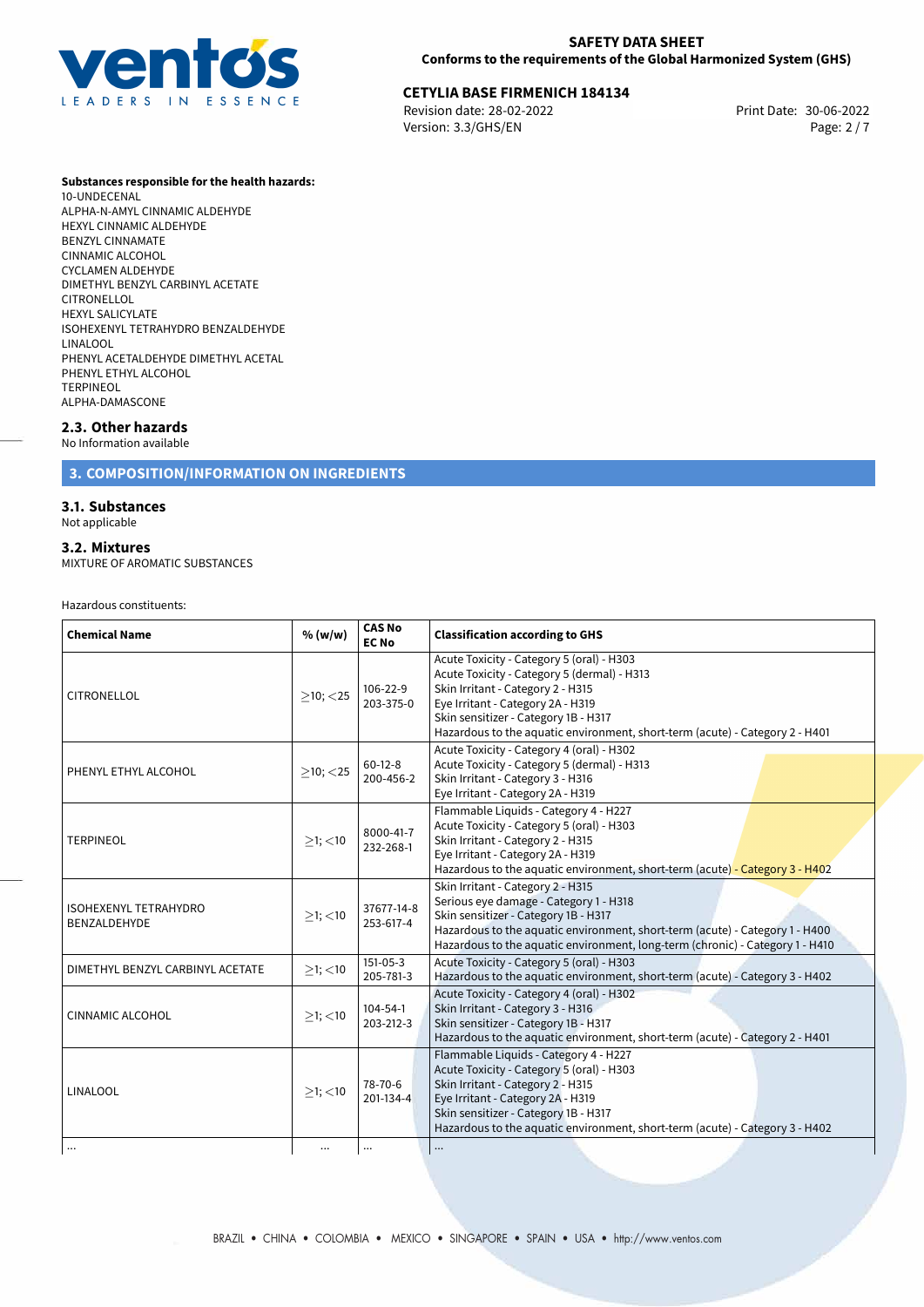

## **SAFETY DATA SHEET Conforms to the requirements of the Global Harmonized System (GHS)**

# **CETYLIA BASE FIRMENICH 184134**<br>Revision date: 28-02-2022 **CETYLIA BASE REVISION** Print Date: 30-06-2022

Revision date: 28-02-2022 Version: 3.3/GHS/EN Page: 3 / 7

|                                                                       | $\cdots$       | $\cdots$                    |                                                                                                                                                                                                                                                                                                                                  |  |
|-----------------------------------------------------------------------|----------------|-----------------------------|----------------------------------------------------------------------------------------------------------------------------------------------------------------------------------------------------------------------------------------------------------------------------------------------------------------------------------|--|
| ALPHA-DAMASCONE                                                       | $>1$ ; <10     | 24720-09-0<br>246-430-4     | Acute Toxicity - Category 4 (oral) - H302<br>Acute Toxicity - Category 5 (dermal) - H313<br>Skin sensitizer - Category 1B - H317<br>Hazardous to the aquatic environment, short-term (acute) - Category 2 - H401<br>Hazardous to the aquatic environment, long-term (chronic) - Category 2 - H411                                |  |
| <b>CYCLAMEN ALDEHYDE</b>                                              | $>1$ ; <10     | 103-95-7<br>203-161-7       | Flammable Liquids - Category 4 - H227<br>Acute Toxicity - Category 5 (oral) - H303<br>Skin Irritant - Category 2 - H315<br>Skin sensitizer - Category 1B - H317<br>Hazardous to the aquatic environment, short-term (acute) - Category 2 - H401<br>Hazardous to the aquatic environment, long-term (chronic) - Category 3 - H412 |  |
| TETRAHYDRO-2-ISOBUTHYL-4-<br>METHYLPYRAN-4-OL (MIXTURE OF<br>ISOMERS) | ≥1; < 10       | 63500-71-0<br>405-040-6     | Eye Irritant - Category 2A - H319                                                                                                                                                                                                                                                                                                |  |
| <b>HEXYL SALICYLATE</b>                                               | $>1$ ; <10     | 6259-76-3<br>228-408-6      | Skin Irritant - Category 3 - H316<br>Skin sensitizer - Category 1B - H317<br>Hazardous to the aquatic environment, short-term (acute) - Category 1 - H400<br>Hazardous to the aquatic environment, long-term (chronic) - Category 1 - H410                                                                                       |  |
| PHENYL ACETALDEHYDE DIMETHYL<br><b>ACETAL</b>                         | $≥1;$ < 10     | 101-48-4<br>202-945-6       | Flammable Liquids - Category 4 - H227<br>Acute Toxicity - Category 5 (oral) - H303<br>Skin Irritant - Category 3 - H316<br>Eye Irritant - Category 2A - H319<br>Hazardous to the aquatic environment, short-term (acute) - Category 3 - H402                                                                                     |  |
| ALPHA-N-AMYL CINNAMIC ALDEHYDE                                        | $\geq$ 0.1; <1 | 122-40-7<br>204-541-5       | Acute Toxicity - Category 5 (oral) - H303<br>Skin Irritant - Category 3 - H316<br>Skin sensitizer - Category 1B - H317<br>Hazardous to the aquatic environment, short-term (acute) - Category 2 - H401<br>Hazardous to the aquatic environment, long-term (chronic) - Category 2 - H411                                          |  |
| <b>HEXYL CINNAMIC ALDEHYDE</b>                                        | $>0.1$ ; <1    | 101-86-0<br>202-983-3       | Acute Toxicity - Category 5 (oral) - H303<br>Skin Irritant - Category 3 - H316<br>Skin sensitizer - Category 1B - H317<br>Hazardous to the aquatic environment, short-term (acute) - Category 1 - H400<br>Hazardous to the aquatic environment, long-term (chronic) - Category 2 - H411                                          |  |
| <b>BENZYL CINNAMATE</b>                                               | $\geq$ 0.1; <1 | 103-41-3<br>203-109-3       | Acute Toxicity - Category 5 (oral) - H303<br>Skin sensitizer - Category 1B - H317<br>Hazardous to the aquatic environment, short-term (acute) - Category 1 - H400<br>Hazardous to the aquatic environment, long-term (chronic) - Category 2 - H411                                                                               |  |
| 10-UNDECENAL                                                          | $>0.1$ ; $<$ 1 | $112 - 45 - 8$<br>203-973-1 | Flammable Liquids - Category 4 - H227<br>Skin Irritant - Category 3 - H316<br>Skin sensitizer - Category 1B - H317<br>Hazardous to the aquatic environment, short-term (acute) - Category 2 - H401<br>Hazardous to the aquatic environment, long-term (chronic) - Category 3 - H412                                              |  |

[See the full text of the hazard statements in section 16.](#page-5-0)

# **4. FIRST-AID MEASURES**

## **4.1. Description of necessary first aid measures**

| Ingestion:    | Rinse mouth with water.                                                                                               |
|---------------|-----------------------------------------------------------------------------------------------------------------------|
|               | Obtain medical advice.                                                                                                |
|               | Keep at rest. Do not induce vomiting.                                                                                 |
| Eye contact:  | In case of contact with eyes, rinse immediately with plenty of water for at least 15 minutes and seek medical advice. |
| Inhalation:   | Remove person to fresh air and keep at rest.                                                                          |
|               | Seek immediate medical advice.                                                                                        |
| Skin contact: | Take off immediately all contaminated clothing.                                                                       |
|               | Thoroughly wash affected skin with soap and water.                                                                    |
|               | Seek medical attention if symptoms persist.                                                                           |

## **4.2. Most important symptoms and effects, both acute and delayed**

No information available.

#### **4.3. Indication of any immediate medical attention and special treatment needed** No information available.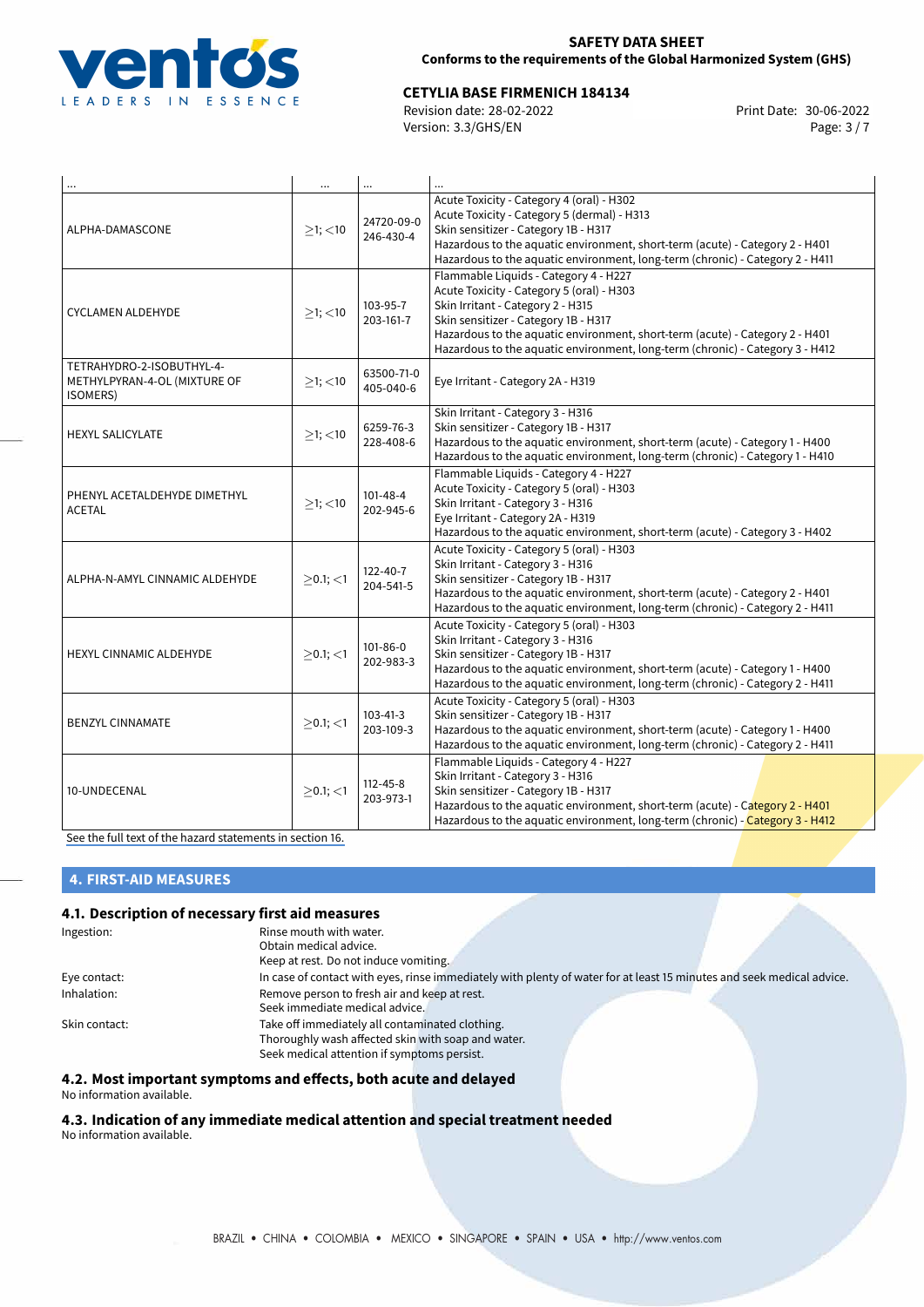

# **CETYLIA BASE FIRMENICH 184134**<br>
Revision date: 28-02-2022<br>
Print Date: 30-06-2022

Revision date: 28-02-2022 Version: 3.3/GHS/EN Page: 4 / 7

## **5. FIRE-FIGHTING MEASURES**

## **5.1. Extinguishing Media**

Water spray, carbon dioxide, dry chemical powder or appropriate foam. For safety reasons do not use full water jet.

### **5.2. Special hazards arising from the substance or mixture**

Known or Anticipated Hazardous Products of Combustion: Emits toxic fumes under fire conditions.

#### **5.3. Advice for firefighters**

High temperatures can lead to high pressures inside closed containers. Avoid inhalation of vapors that are created. Use appropriate respiratory protection. Do not allow spillage of fire to be poured into drains or watercourses. Wear self-contained breathing apparatus and protective clothing.

## **6. ACCIDENTAL RELEASE MEASURES**

#### **6.1. Personal precautions, protective equipment and emergency procedures**

Evacuate surronding areas. Ensure adequate ventilation. Keep unnecessary and unprotected personnel from entering. Do not breathe vapor/spray. Avoid contact with skin and eyes. Information regarding personal protective measures: see section 8.

#### **6.2. Environmental precautions**

To avoid possible contamination of the environment, do not discharge into any drains, surface waters or groundwaters.

### **6.3. Methods and materials for containment and cleaning up**

Cover with an inert, inorganic, non-combustible absorbent material (e.g. dry-lime, sand, soda ash). Place in covered containers using non-sparking tools and transport outdoors. Avoid open flames or sources of ignition (e.g. pilot lights on gas hot water heater). Ventilate area and wash spill site after material pickup is complete.

### **6.4. Reference to other sections**

Information regarding exposure controls, personal protection and disposal considerations can be found in sections 8 and 13.

## **7. HANDLING AND STORAGE**

### **7.1. Precautions for safe handling**

Do not store or handle this material near food or drinking water. Do not smoke. Avoid contact with the eyes, skin and clothing. Wear protective clothing and use glasses. Observe the rules of safety and hygiene at work. Keep in the original container or an alternative made from a compatible material.

### **7.2. Conditions for safe storage, including any incompatibilities**

Store in tightly closed and preferably full containers in a cool, dry and ventilated area, protected from light. Keep away from sources of ignition (e.g. hot surfaces, sparks, flame and static discharges). Keep away from incompatible materials (see section 10).

### **7.3. Specific end use(s)**

No information available.

# **8. EXPOSURE CONTROLS AND PERSONAL PROTECTION**

### **8.1. Control parameters**

Components with occupational exposure limits:

| <b>Chemical Name</b> | <b>CAS No</b> | Norm.       | 8 hr.  |     | 15 min. |               |     |                   |
|----------------------|---------------|-------------|--------|-----|---------|---------------|-----|-------------------|
|                      |               |             |        | ppm | mg/m    |               | ppm | mg/m <sup>3</sup> |
| LINALOOL             | 78-70-6       | ES (España) | VLA-ED |     |         | <b>VLA-EC</b> |     |                   |

### **8.2. Exposure controls**

Measures should be taken to prevent materials from being splashed into the body. Provide adequate ventilation, according to the conditions of use. Use a mechanical exhaust if required.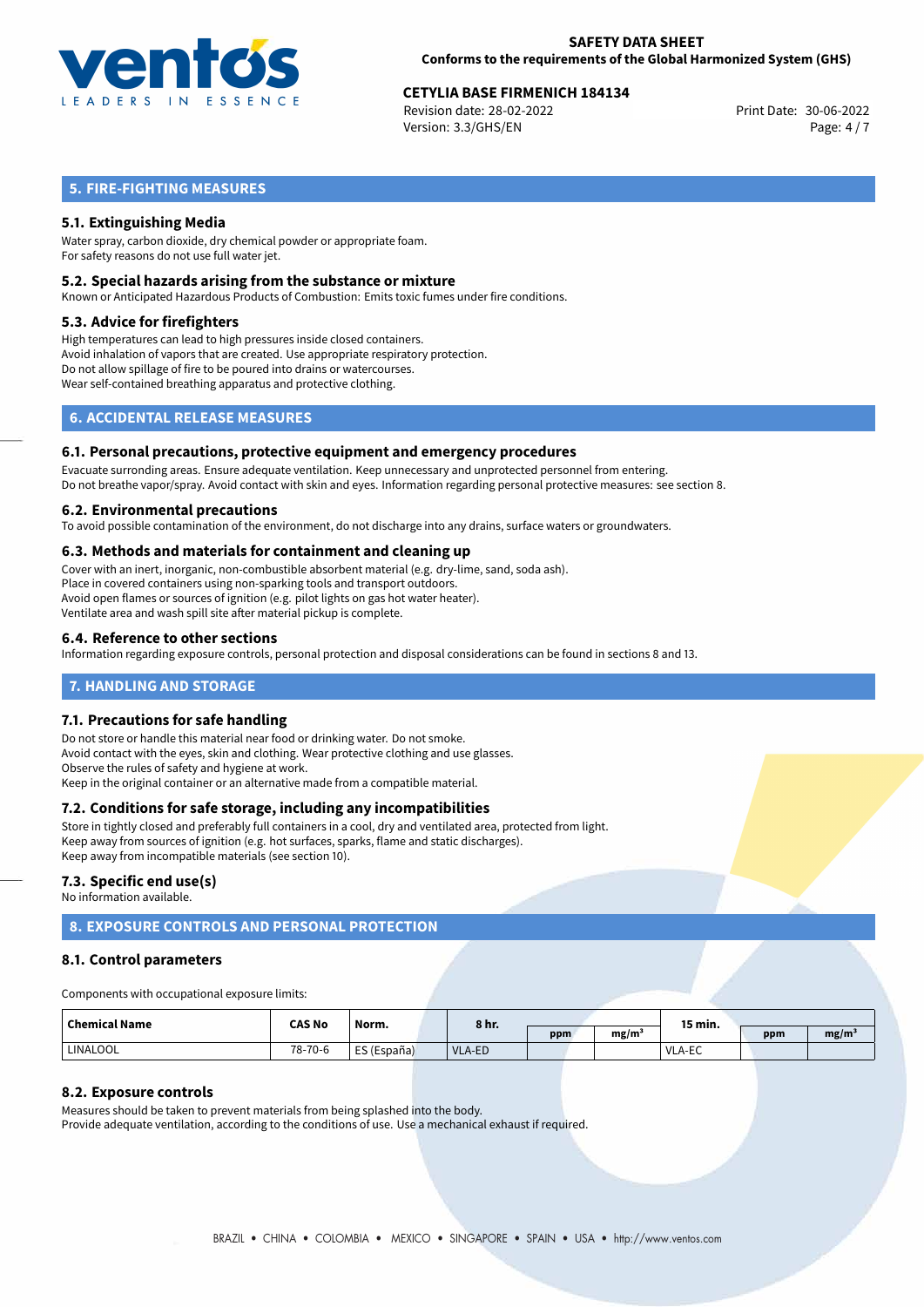

# **CETYLIA BASE FIRMENICH 184134**<br>30-06-2022 **Print Date: 30-06-2022** Print Date: 30-06-2022

Revision date: 28-02-2022 Version: 3.3/GHS/EN Page: 5 / 7

## **8.3. Individual protection measures, such as personal protective equipment**

Eye/Face protection: Chemical safety goggles are recommended. Wash contaminated goggles before reuse. Chemical-resistant gloves are recommended. Wash contaminated gloves before reuse. Body protection: Personal protective equipment for the body should be selected based on the task being performed and the risks involved. Respiratory Protection: In case of insufficient ventilation, use suitable respiratory equipment. Environmental exposure controls: Emissions from ventilation or process equipment should be checked to ensure they comply with environmental protection legislation. In some cases, filters or engineering modifications to the process equipment will be necessary to reduce emissions to acceptable levels.

# **9. PHYSICAL AND CHEMICAL PROPERTIES**

#### **9.1. Information on basic physical and chemical properties**

| Appearance:                                   | Liquid                     |  |  |
|-----------------------------------------------|----------------------------|--|--|
| Colour:                                       | Conforms to standard       |  |  |
| Odour:                                        | Conforms to standard       |  |  |
| Odour theshold:                               | Not determined             |  |  |
| pH:                                           | Not determined             |  |  |
| Melting point/freezing point:                 | Not determined             |  |  |
| Boling point/boiling range (°C):              | Not determined             |  |  |
| Flash point:                                  | 98 °C                      |  |  |
| Evaporation rate:                             | Not determined             |  |  |
| Flammability:                                 | Not determined             |  |  |
| Lower flammability/Explosive limit:           | Not determined             |  |  |
| Upper flammability/Explosive limit:           | Not determined             |  |  |
| Vapour pressure:                              | Not determined             |  |  |
| Vapour Density:                               | Not determined             |  |  |
| Density:                                      | 1,003-1,013 g/mL (20°C)    |  |  |
| Relative density:                             | $1,003-1,013(20^{\circ}C)$ |  |  |
| Water solubility:                             | Not determined             |  |  |
| Solubility in other solvents:                 | SOLUBLE IN ETHANOL         |  |  |
| Partition coefficient n-octanol/water:        | Not determined             |  |  |
| Auto-ignition temperature:                    | Not determined             |  |  |
| Decomposition temperature:                    | Not determined             |  |  |
| Viscosity, dynamic:                           | Not determined             |  |  |
| Viscosity, kinematic:                         | Not determined             |  |  |
| Explosive properties:                         | Not determined             |  |  |
| Oxidising properties:<br><b>NONE EXPECTED</b> |                            |  |  |
|                                               |                            |  |  |

## **10. STABILITY AND REACTIVITY**

#### **10.1. Reactivity**

No hazardous reactions if stored and handled as prescribed/indicated.

#### **10.2. Chemical stability**

The product is stable if stored and handled as prescribed/indicated.

#### **10.3. Possibility of hazardous reactions**

No hazardous reactions if stored and handled as prescribed/indicated.

#### **10.4. Conditions to Avoid**

Conditions to Avoid: Excessive heat, flame or other ignition sources.

#### **10.5. Incompatible materials**

Avoid contact with strong acids and bases and oxidizing agents.

#### **10.6. Hazardous decomposition products**

During combustion may form carbon monoxide and unidentified organic compounds.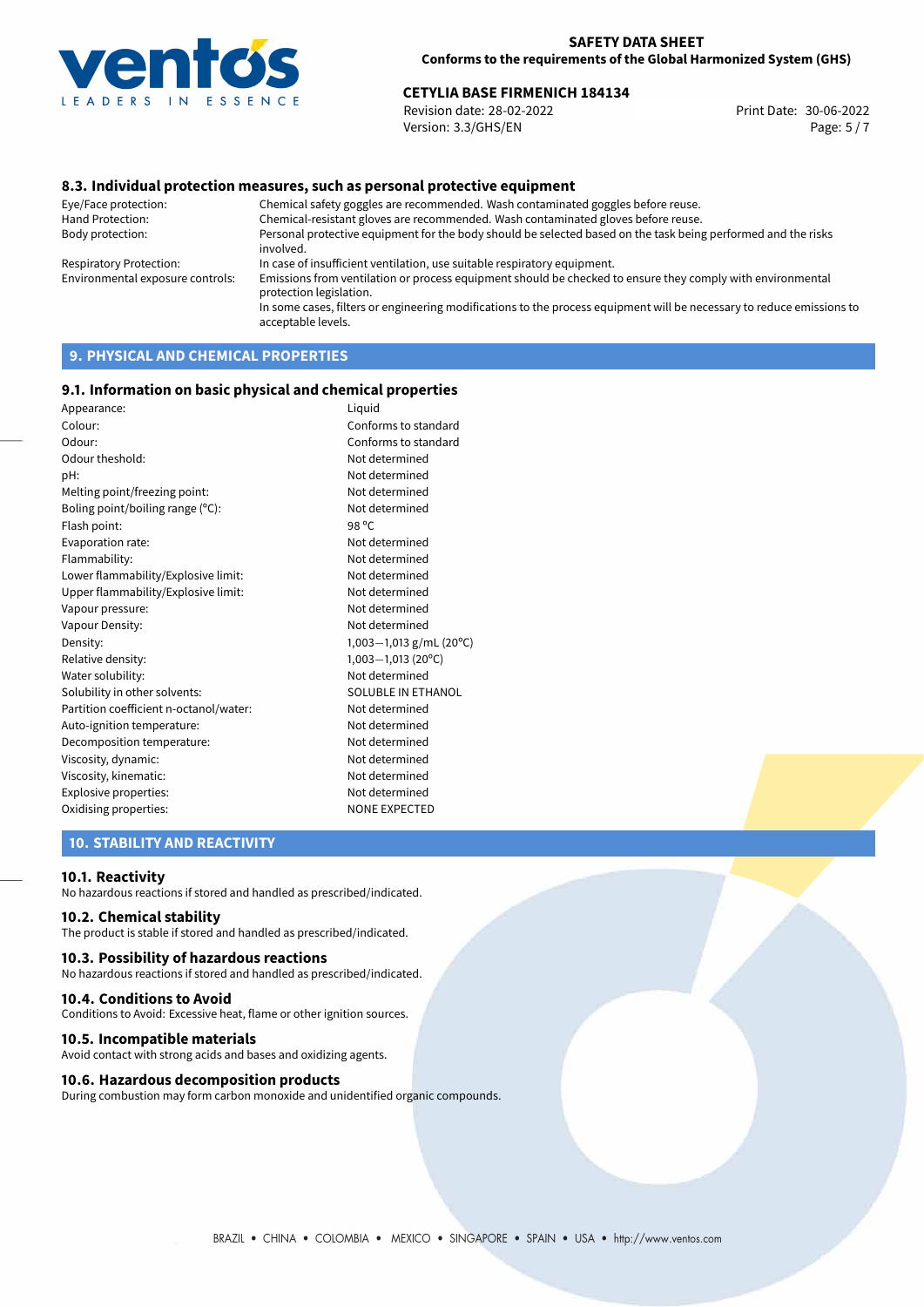

# **CETYLIA BASE FIRMENICH 184134**<br>30-06-2022 **Revision date: 28-02-2022** *Print Date: 30-06-2022*

Revision date: 28-02-2022 Version: 3.3/GHS/EN Page: 6 / 7

## **11. TOXICOLOGICAL INFORMATION**

| May be harmful if swallowed.                                              |
|---------------------------------------------------------------------------|
| Causes skin irritation.                                                   |
| Causes serious eye damage.                                                |
| May cause an allergic skin reaction.                                      |
| Based on the data available, the criteria for classification are not met. |
| Based on the data available, the criteria for classification are not met. |
| Based on the data available, the criteria for classification are not met. |
| Based on the data available, the criteria for classification are not met. |
| Based on the data available, the criteria for classification are not met. |
| Based on the data available, the criteria for classification are not met. |
|                                                                           |

## **12. ECOLOGICAL INFORMATION**

### **12.1. Toxicity**

**Assessment:** Toxic to aquatic life with long lasting effects. **Experimental/calculated data:** No information available.

# **12.2. Degradability**

No information available.

### **12.3. Bioaccumulative potential**

No information available.

## **12.4. Soil mobility**

No information available.

## **12.5. Other adverse effects**

See also sections 6, 7, 13 and 15 Do not allow to get into waste water or waterways.

### **13. DISPOSAL CONSIDERATIONS**

### **13.1. Waste treatment methods**

Dispose of in accordance with national and local environmental regulations.

### **14. TRANSPORT INFORMATION**

|                                  | <b>ADR/RID/ADN</b>         | <b>IMDG</b>               | <b>IATA-ICAO</b>          |
|----------------------------------|----------------------------|---------------------------|---------------------------|
| 14.1. UN Number                  | UN3082                     | UN3082                    | <b>UN3082</b>             |
| 14.2. UN Proper Shipping Name    | ENVIRONMENTALLY HAZARDOUS  | ENVIRONMENTALLY HAZARDOUS | ENVIRONMENTALLY HAZARDOUS |
|                                  | SUBSTANCE, LIQUID, N.O.S.  | SUBSTANCE, LIQUID, N.O.S. | SUBSTANCE, LIQUID, N.O.S. |
|                                  | (MIXTURE OF AROMATIC       | (MIXTURE OF AROMATIC      | (MIXTURE OF AROMATIC      |
|                                  | SUBSTANCES)<br>SUBSTANCES) |                           | SUBSTANCES)               |
| 14.3. Transport Hazard Class(es) | 9                          |                           | 9                         |
| 14.4. Packing Group              | Ш                          | $\mathbf{III}$            | $\mathbf{III}$            |
| 14.5. Environmental hazards      | Yes                        | Yes                       | Yes                       |
| <b>Additional information</b>    |                            |                           |                           |

#### **14.6 Special precautions for user**

None known

# **14.7. Transport in bulk according to Annex II of MARPOL 73/78 and the IBC Code**

No information available

**15. REGULATORY INFORMATION**

<span id="page-5-0"></span>**15.1. Safety, health and environmental regulations/legislation specific for the substance or mixture**